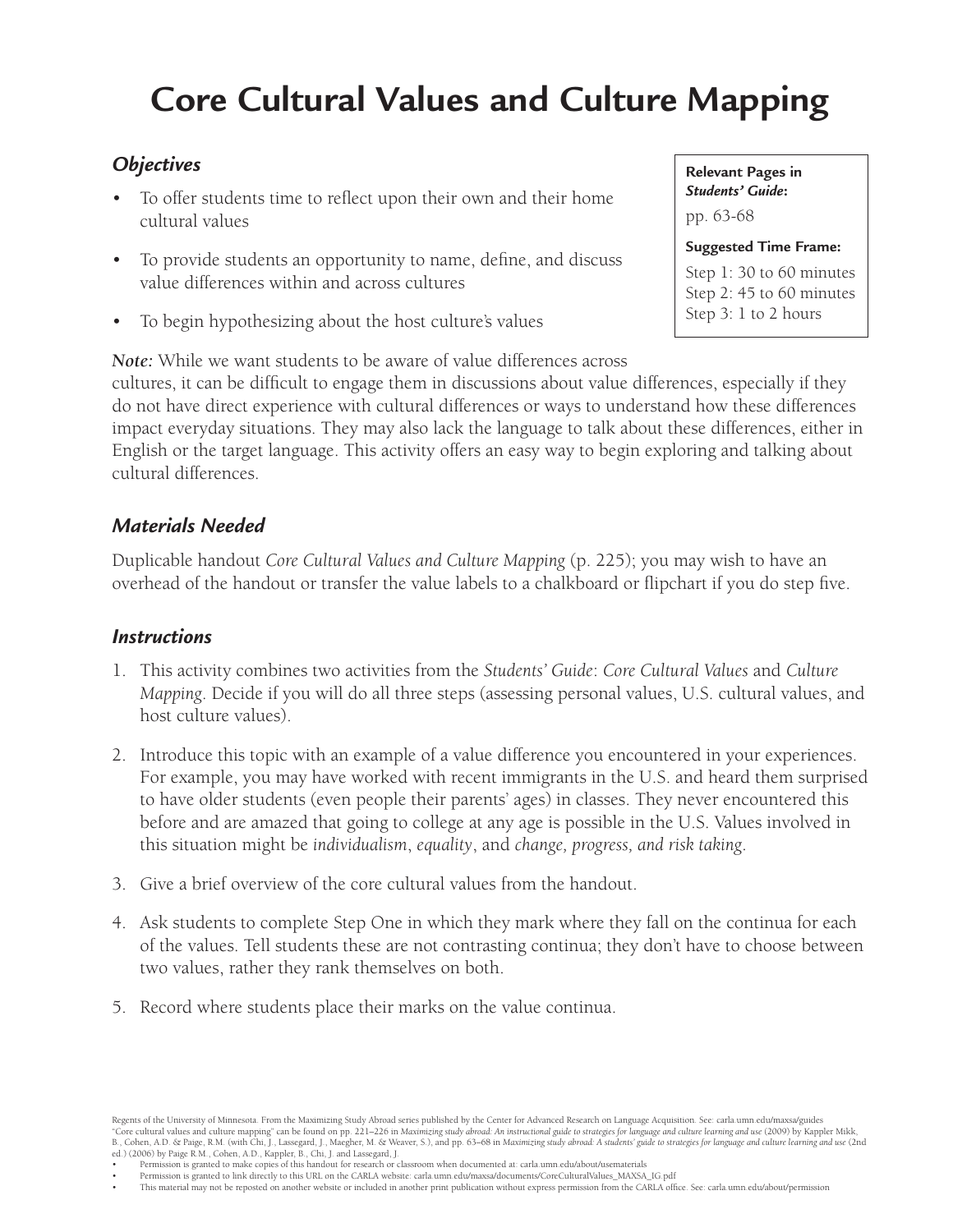*Note:* While many students will find it easiest to compare the two values and thus mark themselves high in one and lower in the other, it's possible they will feel they can independently rank these and be similar on both the dimensions; for example, they may be fairly high on both formality and informality. In the debriefing, you will want to make sure they can support their rankings with specific ideas and examples.

## *Debriefing*

#### **Step One: Assessing My Personal Values**

Have students review where they placed their personal values on the continua, by reflecting on the following questions:

- 1. Do you have any marks on the far ends (either the highest or lowest circle) of any value continuum? If *so, then you have a strong value orientation in those particular areas. Think about how this might be a source of strength for you, but also consider how your values could be a challenge in the host culture.*
- 2. Were there certain values where you felt strongly about both sides of the continuum? Sometimes, the *situations we are in require us to behave in different ways, for example, being focused on activities at times but focused on people at other times. How might this be a source of strength for you in the host culture?*

#### **Step Two: Assessing My Culture Group's Values**

- 1. Have the students work in small groups and discuss U.S. American values. Instruct them to go back to the previous charts and place a mark where they think many U.S. Americans would be on these value continua. If you have limited time, you may want to assign 2 or 3 value dimensions to each group.
- 2. After they have had a chance to consider the U.S. American values, ask each group to identify where they placed their marks and record their responses. Ask students to support their markings with specific examples so they are basing their markings on concrete experiences. Allow students to agree or disagree with the markings, noting disagreements with question marks. Ask the students which values were easier to mark and why that might be. If you experience resistance from students to categorizing U.S. culture, consider trying to help students see there can be some advantages to considering the role of a mainstream culture—whether or not the students see themselves as members of this mainstream. Discuss ways you see generalizations about the United States as helpful and how others might view students as U.S. Americans while overseas.
- 3. Make sure students feel challenged and supported:

*Challenged:* Are they ignoring the influence culture may have on them if they resist the idea of belonging to the U.S. culture?

*Supported:* Perhaps their experiences are unique in how they have developed their own values and, thus, their resistance should be supported in that they have unique experiences. At the same time, do help them understand they may be evaluated in the host country based on a perception that they are mainstream U.S. Americans.

- Permission is granted to make copies of this handout for research or classroom when documented at: carla.umn.edu/about/usematerials
- • Permission is granted to link directly to this URL on the CARLA website: carla.umn.edu/maxsa/documents/CoreCulturalValues\_MAXSA\_IG.pdf • This material may not be reposted on another website or included in another print publication without express permission from the CARLA office. See: carla.umn.edu/about/permission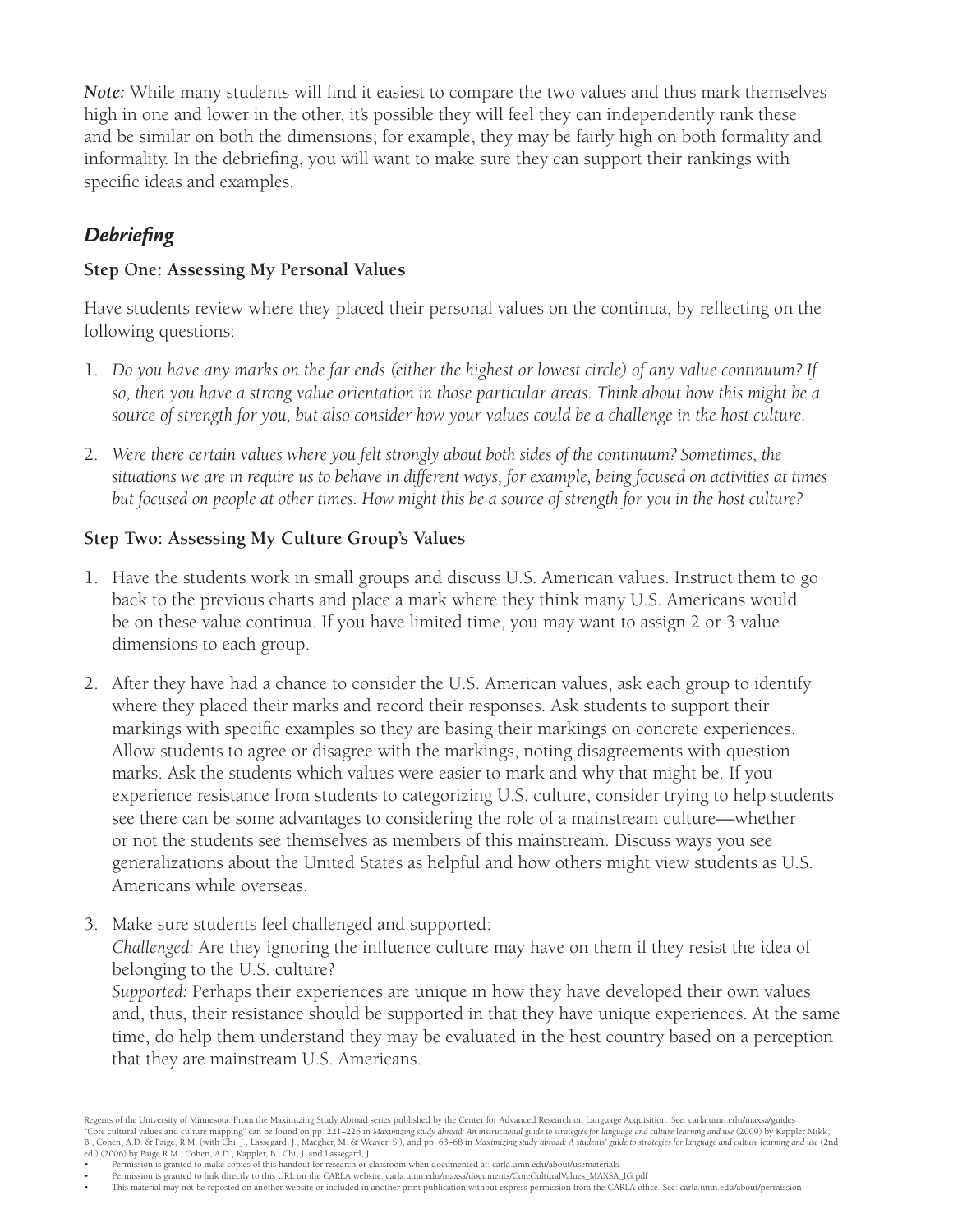- 4. Follow up on question marks by asking students to generate specific hypotheses about these markings they could actually turn into questions to collect information to help them refine their markings (see "Changing Stereotypes into Generalizations and Hypotheses" activity, p. 217).
- 5. Ask students to reflect on where the U.S. value markings identified in their small groups and their own individual markings overlap. What life experiences may contribute to the similarities and differences? How might these differences and similarities impact their study abroad experience; for example, the point that they may be perceived as representative of mainstream U.S. American values—whether this perception is accurate or not?

#### **Step Three: Assessing Host Culture Values for Further Comparison**

- 1. Have students discuss value dimensions of the host culture with someone who is from that culture.
- 2. Once students have gathered the information, have them consider these questions:
	- • *What are the main similarities and differences between your host country and home country?*
	- What are the main similarities and differences between you and the host country?
	- • *How might these common values vary for different groups within the host country? What might be some of the reasons for the differences?*

#### **Step 4: Wrap-up**

To conclude, ask students: *What have you learned about yourself and the host country from this activity?*

*Note:* Particular challenges are inherent for step 3. Most students will undoubtedly have thought quite a bit about some ways in which their own culture differs from the hosts. However, they probably have not had an opportunity to fully consider how deeply some of these contrasts may run. The biggest challenges with this activity are:

• Lack of knowledge of the host culture.

If students have extremely limited information of the host culture, one solution is to select guest speakers to work with the students and describe some of the contrasts they have experienced. Or conduct an interview yourself and share with students the interviewees' responses.

Impossibility of describing one host culture.

Clearly, there are many cultures within each nation-state. Is there a mainstream culture in the host country that influences particular aspects of daily life? Is there a mainstream culture to the region where students will go? If the answer is no, help students understand the history and complexities of cultures involved and how this might impact their stay.

Regents of the University of Minnesota. From the Maximizing Study Abroad series published by the Center for Advanced Research on Language Acquisition. See: carla.umn.edu/maxsa/guides<br>"Core cultural values and culture mappi ed.) (2006) by Paige R.M., Cohen, A.D., Kappler, B., Chi, J. and Lassegard, J.

Permission is granted to make copies of this handout for research or classroom when documented at: carla.umn.edu/about/usematerials

• Permission is granted to link directly to this URL on the CARLA website: carla.umn.edu/maxsa/documents/CoreCulturalValues\_MAXSA\_IG.pdf • This material may not be reposted on another website or included in another print publication without express permission from the CARLA office. See: carla.umn.edu/about/permission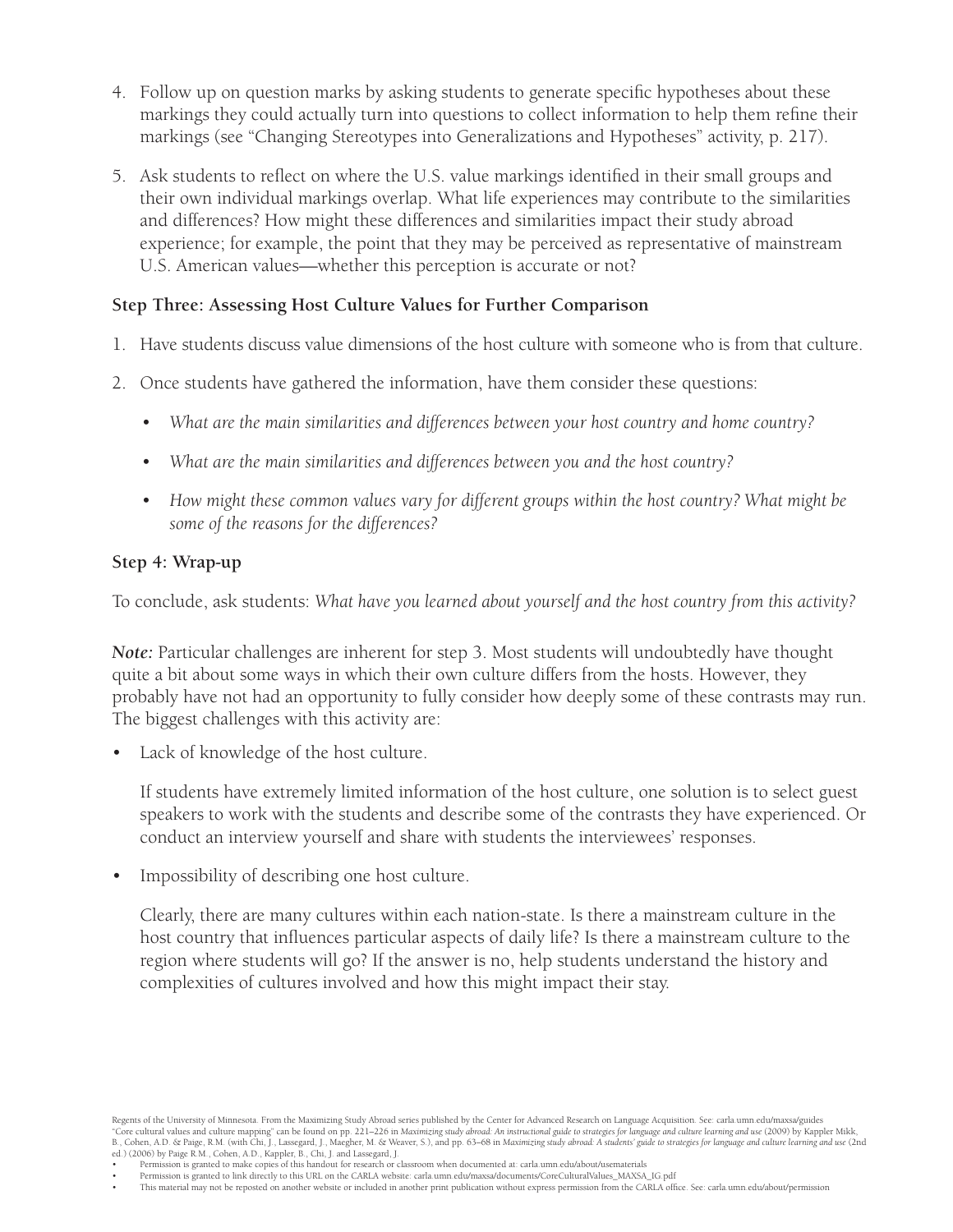### *Adaptations and Extensions*

Have students review the handout ahead of time and be prepared to bring in examples of what they believe might be the views of the other culture they are studying. For example, if they believe the host country is more formal than the United States, the students could support this by saying they have met faculty from the host country and the faculty do not use first names even when addressing each other.

Prepare sayings and statements from another culture for each of the aspects of culture (either in English or the target language) and have students figure out which aspects of culture are being represented by these statements.

Show a movie in the target language and assign students to watch for specific aspects of culture. After the movie, have the students describe the specific behaviors or dialogue that led them to make guesses or conclusions about the other country's perspective on a particular category.

Permission is granted to make copies of this handout for research or classroom when documented at: carla.umn.edu/about/usematerials

<sup>•</sup>  Permission is granted to link directly to this URL on the CARLA website: carla.umn.edu/maxsa/documents/CoreCulturalValues\_MAXSA\_IG.pdf • This material may not be reposted on another website or included in another print publication without express permission from the CARLA office. See: carla.umn.edu/about/permission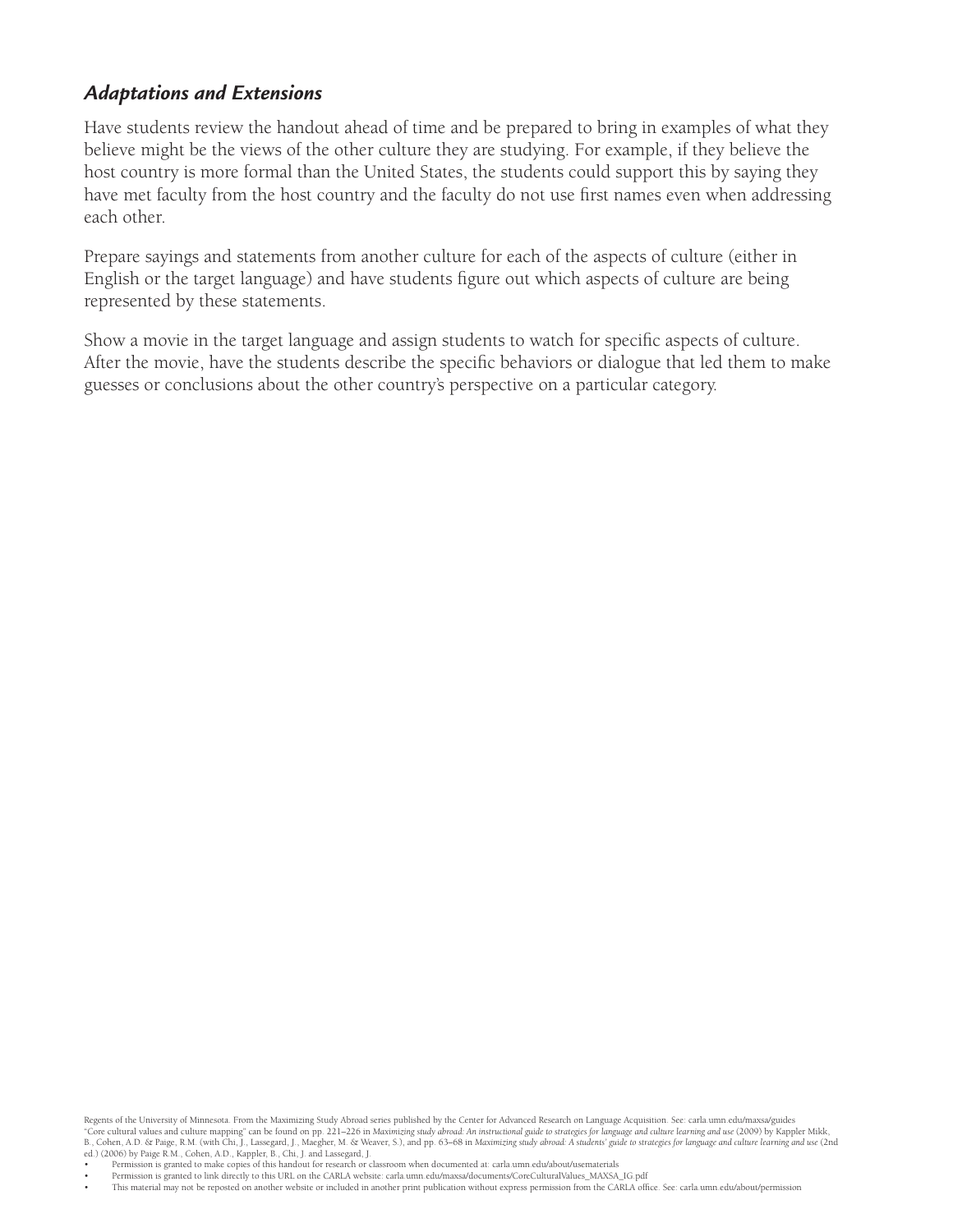# **Core Cultural Values & Culture Mapping**



Below is a description of some core cultural values, presented as contrasting value orientations. Using the contrasting values described, think about where your own personal values fit and mark the appropriate box. While chances are that you are relatively high in one value and low on the other, you may be high in both, even if they are frequently viewed as opposites.

| IA. Individualism (primary importance of the self)                                                                                                                                                                                                                                                                                                                                                                                                                                                                                                                             | IB. Collectivism (primary importance of the group)                                                                                                                                                                                                                                                                                                                                                                                                                                                                                                                                                                        |
|--------------------------------------------------------------------------------------------------------------------------------------------------------------------------------------------------------------------------------------------------------------------------------------------------------------------------------------------------------------------------------------------------------------------------------------------------------------------------------------------------------------------------------------------------------------------------------|---------------------------------------------------------------------------------------------------------------------------------------------------------------------------------------------------------------------------------------------------------------------------------------------------------------------------------------------------------------------------------------------------------------------------------------------------------------------------------------------------------------------------------------------------------------------------------------------------------------------------|
| While you may seek input from others, you are ultimately responsible<br>for your own decisions regarding where you live, what your major<br>is, or where you decide to study abroad. You have a sense of pride<br>in being responsible for yourself and know that others expect you to<br>be independent. If you do something wrong, you feel guilty and are<br>concerned about how this reflects upon you.                                                                                                                                                                    | You make important life decisions based on the needs of the group and<br>put the well-being of the group ahead of your own. You make major<br>life decisions in consultation with your family, friends, and co-workers.<br>You believe that looking out for others protects one's self and that group<br>harmony is the greatest good. As a child, you're taught to depend<br>and rely upon others, who in turn could rely upon you. Identity is a<br>function of one's membership or role in a primary group. If you do<br>something wrong, you feel ashamed and are concerned about how this<br>reflects on your group. |
| $LOW \leq$<br>Individualism<br>Collectivism                                                                                                                                                                                                                                                                                                                                                                                                                                                                                                                                    | $\Rightarrow$ HIGH<br>$\Box$                                                                                                                                                                                                                                                                                                                                                                                                                                                                                                                                                                                              |
|                                                                                                                                                                                                                                                                                                                                                                                                                                                                                                                                                                                |                                                                                                                                                                                                                                                                                                                                                                                                                                                                                                                                                                                                                           |
| 2A. Equality<br>You believe that people should interact with each other on a level<br>playing field. While differences such as age and economic standing<br>obviously exist, you don't feel these should be used as the basis for<br>interacting with others. For example, you prefer to be on a first-name<br>basis with your instructors, boss, and co-workers.                                                                                                                                                                                                              | 2B. Hierarchy<br>You believe strongly in status differences and that people should be<br>treated according to their standing. Teachers, for example, are experts<br>and should be referred to by their titles. At school or at work, you<br>would defer to the views of your seniors and use forms of address<br>congruent with their standing. Hierarchy is the fact of life and gives<br>everyone a sense of their place in the world.                                                                                                                                                                                  |
| $LOW \leq$<br>$\Box$<br>Equality<br>П<br>П<br>Heirarchy                                                                                                                                                                                                                                                                                                                                                                                                                                                                                                                        | $\Rightarrow$ HIGH<br>$\Box$<br>П<br>П                                                                                                                                                                                                                                                                                                                                                                                                                                                                                                                                                                                    |
|                                                                                                                                                                                                                                                                                                                                                                                                                                                                                                                                                                                |                                                                                                                                                                                                                                                                                                                                                                                                                                                                                                                                                                                                                           |
| 3A. Polychronic Time<br>(time as an unlimited good)                                                                                                                                                                                                                                                                                                                                                                                                                                                                                                                            | 3B. Monochronic Time<br>(time as a precious commodity)                                                                                                                                                                                                                                                                                                                                                                                                                                                                                                                                                                    |
| You feel that time is an unlimited good and available as needed. People<br>should take the amount of time necessary to do what they need to do.<br>Life does not follow a clock; things happen when they are supposed<br>to happen. Promising to meet someone at a certain time is not a<br>commitment set in stone. Rather, appointments and social gatherings<br>happen when the time is right. For example, a wedding won't start until<br>all the people are there who were invited; when they have arrived is                                                             | You feel that time is a precious good. It should not be wasted. Human<br>activities must be organized with careful recognition of this fact. You<br>take great care to plan your day to make sure you arrive to class, work,<br>and meetings with friends and family on time. It is unthinkable to waste<br>someone else's time. A wedding must start at the designated time out of<br>respect for everyone's time commitments and other obligations.                                                                                                                                                                     |
| when the wedding is supposed to begin.<br>$LOW \leq$                                                                                                                                                                                                                                                                                                                                                                                                                                                                                                                           | → HIGH                                                                                                                                                                                                                                                                                                                                                                                                                                                                                                                                                                                                                    |
| $\Box$<br>$\Box$<br>$\sqcup$<br>□<br>Polychronic<br>П<br>П<br>П<br>Monochronic                                                                                                                                                                                                                                                                                                                                                                                                                                                                                                 | $\Box$<br>$\Box$<br>П<br>П                                                                                                                                                                                                                                                                                                                                                                                                                                                                                                                                                                                                |
|                                                                                                                                                                                                                                                                                                                                                                                                                                                                                                                                                                                |                                                                                                                                                                                                                                                                                                                                                                                                                                                                                                                                                                                                                           |
| 4A. Meritocracy (achievement based on what you do)<br>You believe that people should be judged on merit and that they should<br>earn their position and status in life. What is fair for one is fair for all.<br>You know that when you graduate, the jobs you get will be because you<br>have earned them. They won't be given to you because of who you are,<br>but because of what you have accomplished. You wouldn't select people<br>to do a job, for example, simply on the basis of their age; being older in<br>your culture does not automatically mean being wiser. | 4B. Ascription (achievement based on who you are)<br>You believe that a person's family background, age, gender, ethnicity,<br>and other characteristics are very important in determining a person's<br>status or standing in the community. This also establishes how you<br>should interact with the person. For example, you would likely assume<br>that older persons are going to be much more knowledgeable than<br>younger ones and that their knowledge should be respected. That is<br>how things work in the world.                                                                                            |

Regents of the University of Minnesota. From the Maximizing Study Abroad series published by the Center for Advanced Research on Language Acquisition. See: carla.umn.edu/maxsa/guides<br>"Core cultural values and culture mappi ed.) (2006) by Paige R.M., Cohen, A.D., Kappler, B., Chi, J. and Lassegard, J.

- Permission is granted to make copies of this handout for research or classroom when documented at: carla.umn.edu/about/usematerials
- • Permission is granted to link directly to this URL on the CARLA website: carla.umn.edu/maxsa/documents/CoreCulturalValues\_MAXSA\_IG.pdf • This material may not be reposted on another website or included in another print publication without express permission from the CARLA office. See: carla.umn.edu/about/permission